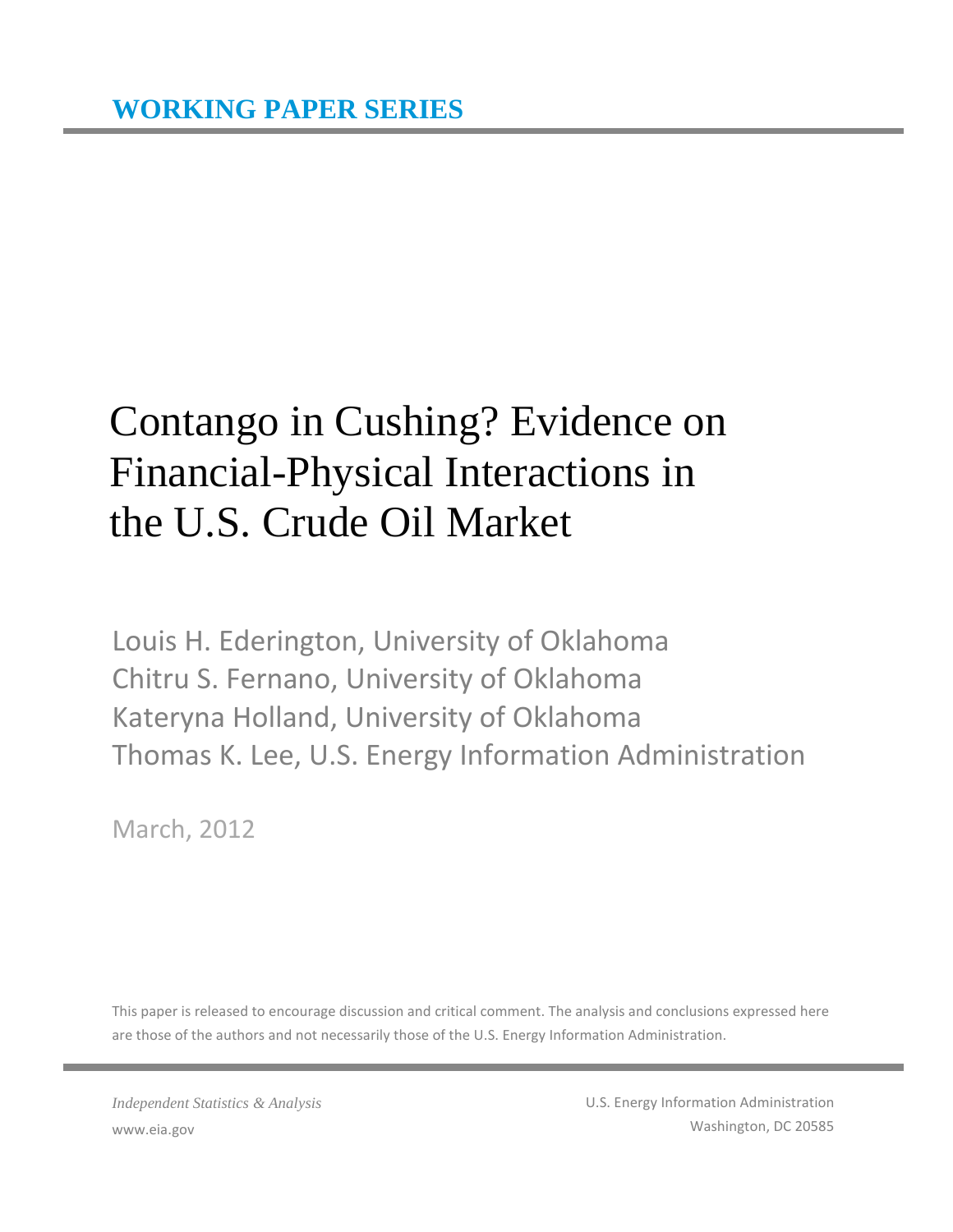## **Contango in Cushing? Evidence on Financial-Physical Interactions in the U.S. Crude Oil Market** [∗](#page-1-0)

Louis H. Ederington, Chitru S. Fernando and Kateryna Holland Price College of Business University of Oklahoma 307 West Brooks Street, Norman, OK 73019

Thomas K. Lee Energy Information Administration U.S. Department of Energy 1000 Independence Ave., SW, Washington, DC 20585

March 2012

*JEL Classifications*: oil prices, spot oil markets, oil futures markets, oil storage, cash & carry arbitrage, speculation, index investors.

*Keywords*: G13, G18, Q41.

.<br>-

<span id="page-1-0"></span><sup>∗</sup> Author contact information: Ederington: [lederington@ou.edu,](mailto:lederington@ou.edu) (405)325-5697; Fernando: [cfernando@ou.edu,](mailto:cfernando@ou.edu) (405)325-2906; Holland: [kateryna.holland@ou.edu;](mailto:kateryna.holland@ou.edu) (405)325-5591; Lee: [Thomas.Lee@eia.gov;](mailto:Thomas.Lee@eia.gov) (202)586-0829.

We thank Bruce Bawks, John Conti, Scott Linn, Anthony May, Glen Sweetnam, John Zyren, and seminar participants at the U.S. Energy Information Administration and the Second IEA IEF OPEC Workshop on the interactions between physical and financial energy markets for valuable discussions and comments. We gratefully acknowledge financial support from the U.S. Department of Energy -- Energy Information Administration and the University of Oklahoma Office of the Vice President for Research. The views expressed in this paper reflect the opinions of the authors only, and do not necessarily reflect the views of the Energy Information Administration or the U.S. Department of Energy. The authors are solely responsible for all errors and omissions.